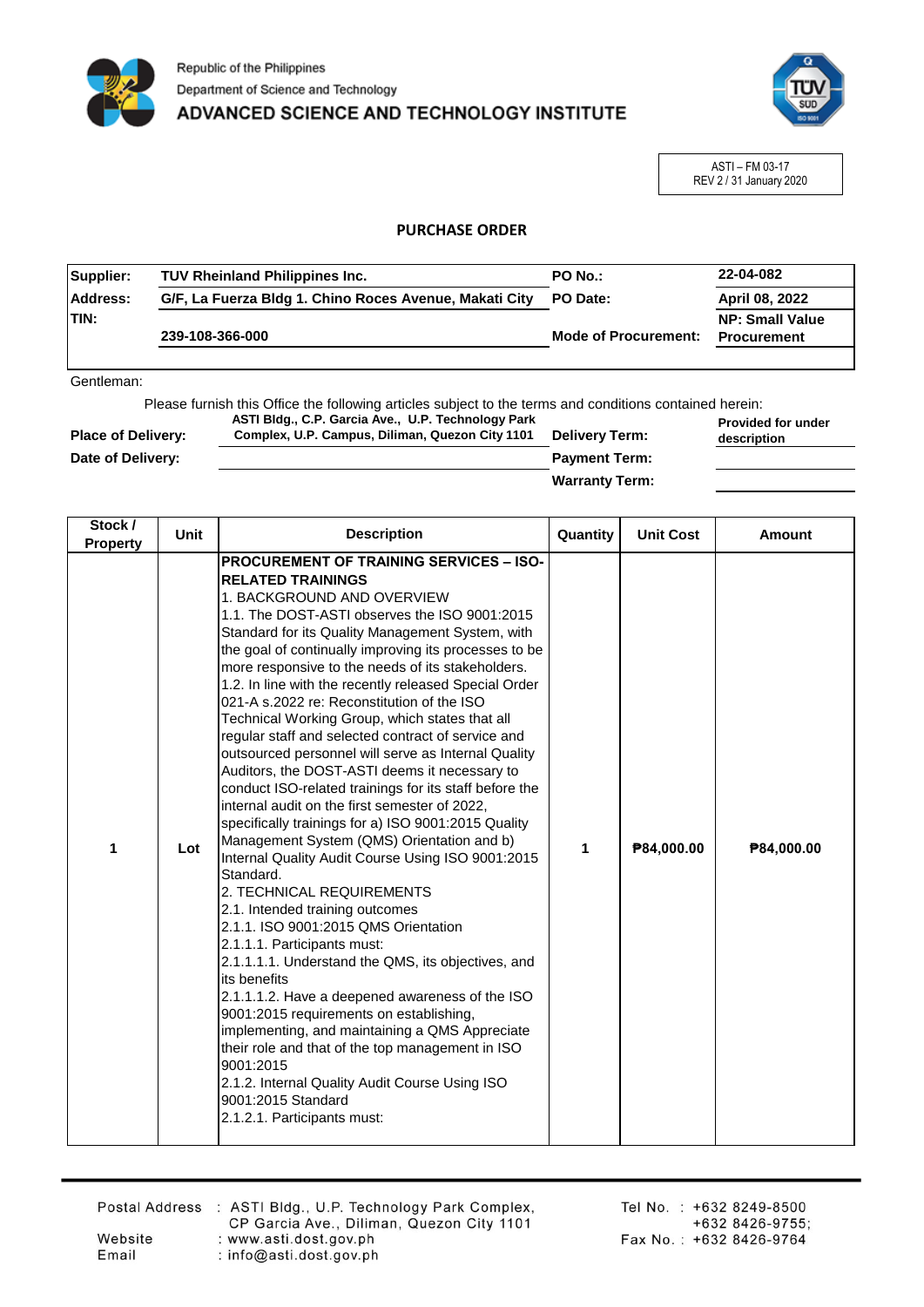| submitted to DOST-ASTI.                            | 3.2. Payments shall be made only upon a<br>certification by the end-user to the effect that the                 |  |
|----------------------------------------------------|-----------------------------------------------------------------------------------------------------------------|--|
|                                                    | Using ISO 9001:2015 Standard in its billing to be                                                               |  |
|                                                    | Orientation and b) Internal Quality Audit Course                                                                |  |
|                                                    | 3.1. Training provider is required to reflect the<br>breakdown of costs for a) ISO 9001:2015 QMS                |  |
| twenty-five (25) participants.<br>3. PAYMENT TERMS |                                                                                                                 |  |
| 2.5. Number of participants                        | 2.5.1. Trainings shall be conducted to a minimum of                                                             |  |
|                                                    | 2.4.2. Schedule is subject to change upon<br>agreement of DOST-ASTI and training provider.                      |  |
| training thru a written notice.                    | two (2) weeks before the actual conduct of the                                                                  |  |
|                                                    | whole days in 3rd week of April 2022. Final<br>schedule shall be advised to the training provider               |  |
| 2.4. Training schedule                             | 2.4.1. The training is preferred to run in three (3)                                                            |  |
|                                                    | 2.3.5. Record of attendees at individual training<br>sessions must be provided by the training provider.        |  |
| completion of the training.                        | later than fourteen (14) working days after the                                                                 |  |
|                                                    | conduct of the training. Softcopies are accepted.<br>2.3.4. Training certificates should be provided not        |  |
|                                                    | provided at least one (1) day before the actual                                                                 |  |
| be administered.                                   | 2.3.3. Materials such as handouts should be                                                                     |  |
|                                                    | the course on auditing, an individual exam should                                                               |  |
|                                                    | 2.3.2. To ensure maximum learning experience,<br>lectures and group exercises should be utilized. For           |  |
|                                                    | time of the training, the training provider should be<br>able to conduct the training online.                   |  |
|                                                    | work-from-home scheme still applied at the agreed                                                               |  |
|                                                    | 2.3.1. The training provider should be flexible to<br>conduct on-site and off-site training. Should the         |  |
| 2.3. Other requirements                            |                                                                                                                 |  |
| submission of quotation.                           | of the CV of potential resource person upon                                                                     |  |
|                                                    | with at least four (4) years of experience as a trainer<br>or auditor. The training provider must submit a copy |  |
| 2.2. Qualifications of trainers                    | 2.2.1. The trainer/s should be an expert in the field,                                                          |  |
|                                                    | findings given an audit scenario                                                                                |  |
| 19011:2018 Guidelines                              | 2.1.2.1.3. Learn how to identify and write audit                                                                |  |
|                                                    | requirements can be audited based on ISO                                                                        |  |
| internal audit process                             | 2.1.2.1.2. Be informed how the ISO 9001:2015                                                                    |  |
|                                                    | 2.1.2.1.1. Understand each critical activity of the                                                             |  |